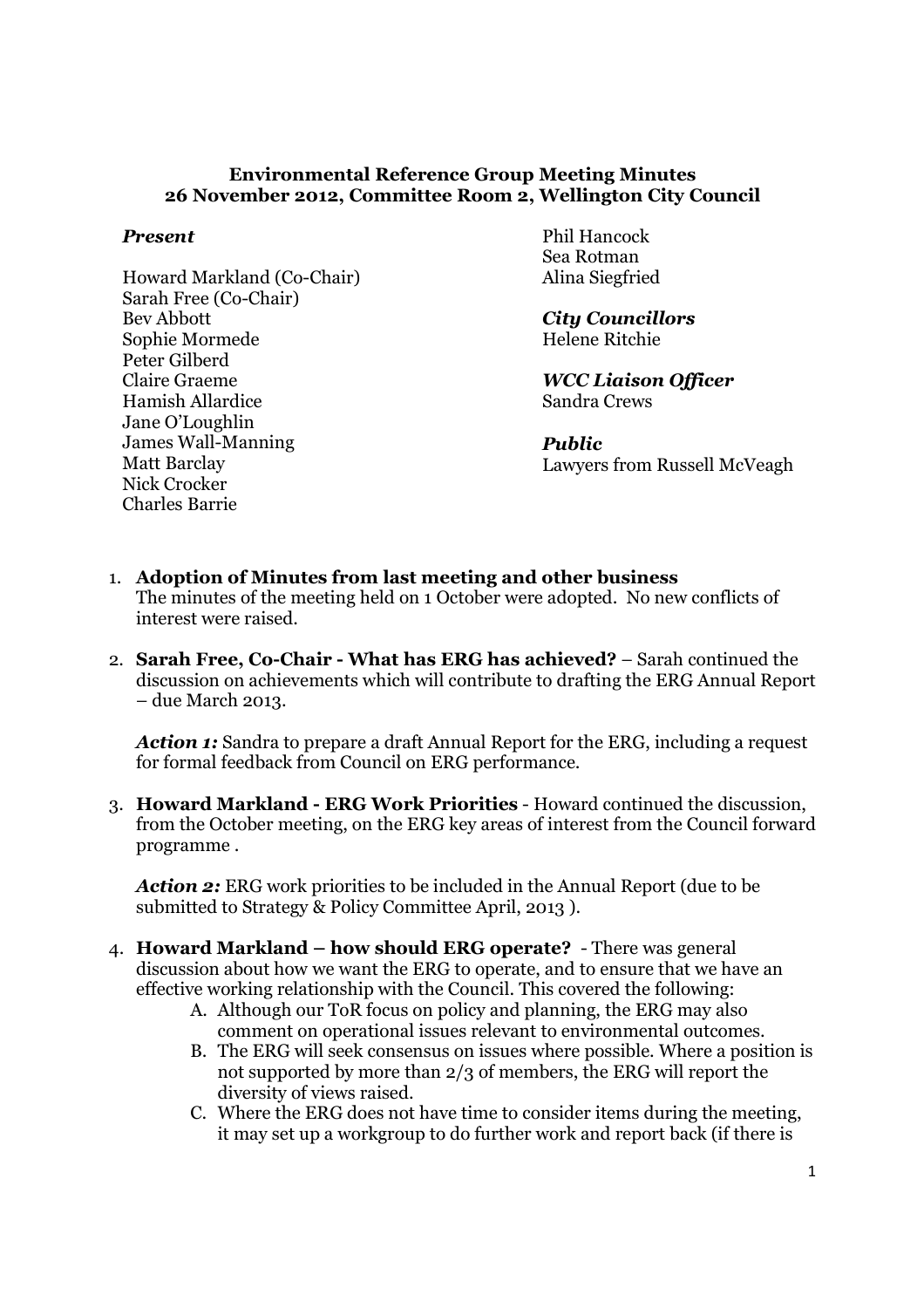insufficient time, the workgroup may be empowered to report on behalf of the ERG). Where a workgroup seeks comment from ERG members, please respect the efforts of workgroup members and provide feedback where you can. The ERG should maintain a record of advice provided to Council, which will be presented in the ERG annual report.

- D. The ERG may make formal submissions to Council where a position is supported by more than 2/3 of members. This does not preclude individual members from making independent submissions in their own name.
- E. Members should consider a Wellington-wide perspective where appropriate, although this should not prevent them raising issues that affect a specific part of the district.
- F. We will focus on the 'key areas of interest' identified by the group, but may also consider other relevant items raised by either the Council or ERG members.
- G. We have been quite reactive in recent times, with little time to consider significant Council proposals. We can operate more strategically when given early notice of plans and proposals. Council should seek early engagement with the ERG, particularly for 'ERG work priorities'.
- H. Members may raise any items of relevance to the ERG during the 'any other business' agenda item.
- I. Although it was accepted that six 2-hour meetings limits the input we are able to provide, Council funding is not available to support further input. However, the ERG has the option to set up workgroups to give more detailed consideration to issues (though this will not be funded by Council).
- J. Meetings last for 2 hours, and we aim to cover all scheduled agenda items in this time. Items that are not dealt with will be postponed to the subsequent meeting, or dealt with by setting-up an ERG workgroup.
- K. There was some discussion about the relevance of the Terms of Reference (which were last reviewed early 2010). Further discussion was postponed until the Terms of Reference come up for their scheduled review after the Council election in October 2013.
- L. Minutes of ERG meetings will record key points of discussion and agreement.
- M. The ERG requests that Council provide formal feedback about the performance of the ERG, to provide assurance that we are playing a valid role, that the input we provide is being given due consideration, and that relevant parts of the Council are aware of the ERG.

Action 3: Note in the ERG annual report that six 2-hour meetings per year is limiting, given the level of Council activity requiring ERG attention.

Action4: Council Officers will approach ERG for early engagement and will provide peer review/feedback to ERG on their advice.